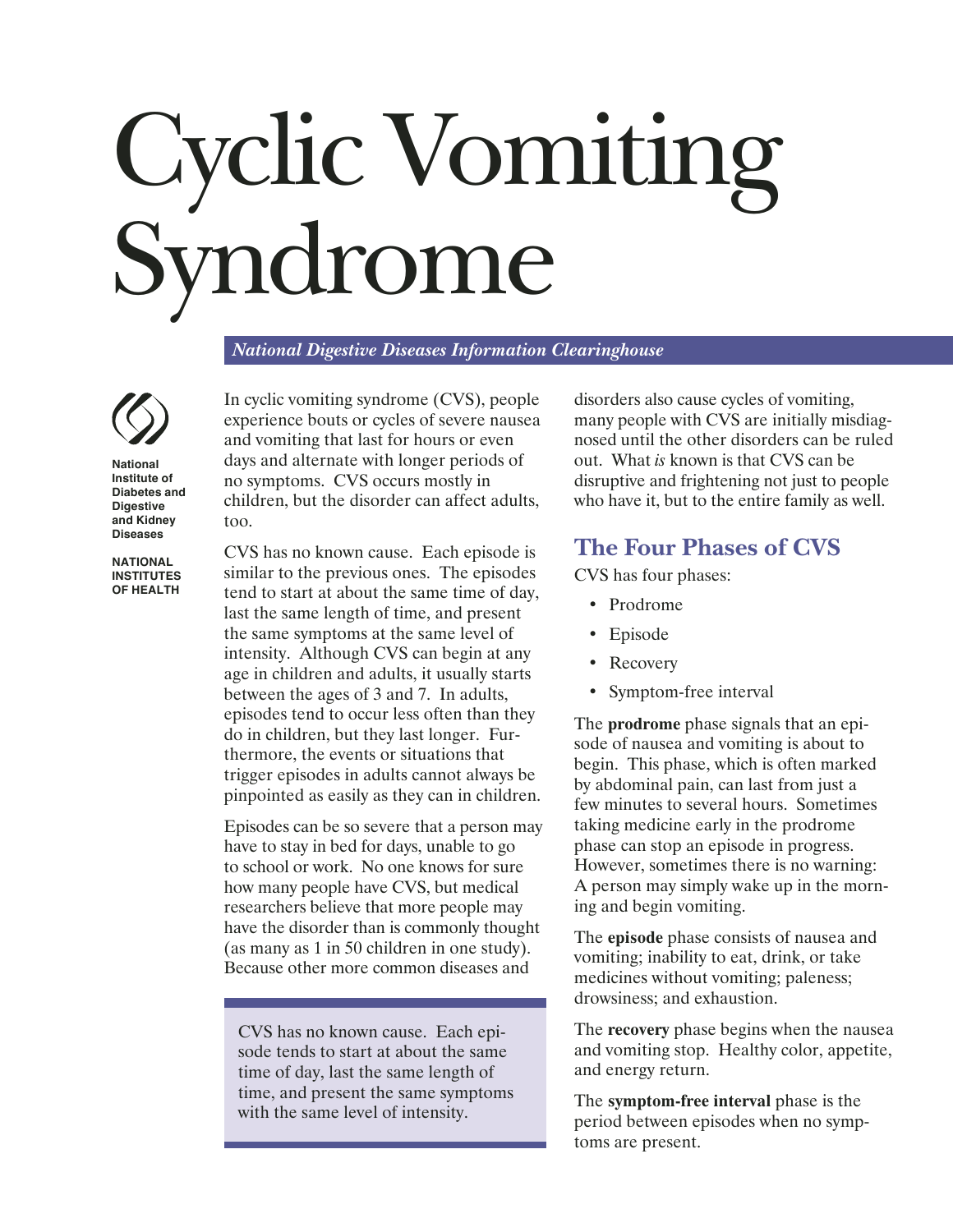## **Triggers**

Most people can identify a specific condition or event that triggered an episode. The most common trigger is an infection. Another, often found in children, is emotional stress or excitement, often from a birthday or vacation, for example. Colds, allergies, sinus problems, and the flu can also set off episodes in some people.

Other reported triggers include eating certain foods (such as chocolate or cheese), eating too much, or eating just before going to bed. Hot weather, physical exhaustion, menstruation, and motion sickness can also trigger episodes.

#### **Symptoms**

The main symptoms of CVS are severe vomiting, nausea, and retching (gagging). Episodes usually begin at night or first thing in the morning and may include vomiting or retching up to five or six times an hour during the worst of the episode. Episodes usually last anywhere from 1 to 4 days, though they can last for up to 10 days.

Other symptoms include pallor, exhaustion, and listlessness. Sometimes the nausea and vomiting are so severe that a person appears to be almost unconscious. Sensitivity to light, headache, fever, dizziness, diarrhea, and abdominal pain may also accompany an episode.

In addition, the vomiting may cause drooling and excessive thirst. Drinking water usually leads to more vomiting, though the water can dilute the acid in the vomit, making the episode a little less painful. Continuous vomiting can lead to dehydration, which means that the body has lost excessive water and salts.

### **Diagnosis**

CVS is hard to diagnose because no clear tests—such as a blood test or x ray—exist to identify it. A doctor must diagnose CVS by looking at symptoms and medical history and by excluding more common diseases or disorders that can also cause nausea and vomiting. Also, diagnosis takes time because doctors need to identify a pattern or cycle to the vomiting.

#### **CVS and Migraine**

The relationship between migraine and CVS is still unclear, but medical researchers believe that the two are related. First, migraine headaches, which cause severe pain in the head; abdominal migraine, which causes stomach pain; and CVS are all marked by severe symptoms that start quickly and end abruptly, followed by longer periods without pain or other symptoms.

Second, many of the situations that trigger CVS also trigger migraines. Those triggers include stress and excitement.

Third, research has shown that many children with CVS either have a family history of migraine or develop migraines as they grow older.

Because of the similarities between migraine and CVS, doctors treat some people with severe CVS with drugs that are also used for migraine headaches. The drugs are designed to prevent episodes, reduce their frequency, or lessen their severity.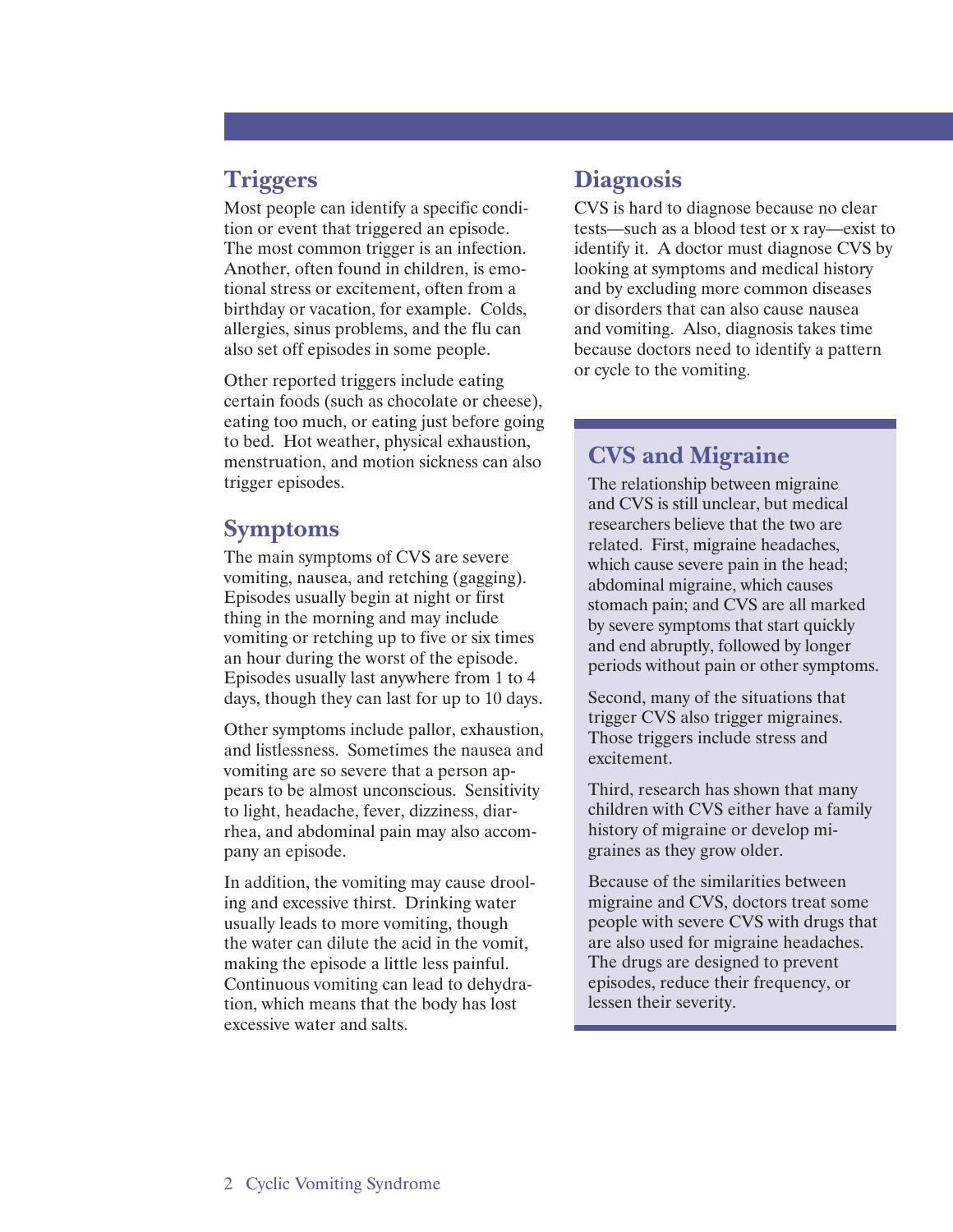#### **Treatment**

CVS cannot be cured. Treatment varies, but people with CVS are generally advised to get plenty of rest; sleep; and take medications that prevent a vomiting episode, stop or alleviate one that has already started, or relieve other symptoms.

Once a vomiting episode begins, treatment is supportive. It helps to stay in bed and sleep in a dark, quiet room. Severe nausea and vomiting may require hospitalization and intravenous fluids to prevent dehydration. Sedatives may help if the nausea continues.

Sometimes, during the prodrome phase, it is possible to stop an episode from happening altogether. For example, people who feel abdominal pain before an episode can ask their doctor about taking ibuprofen (Advil, Motrin) to try to stop it. Other medications that may be helpful are ranitidine (Zantac) or omeprazole (Prilosec), which help calm the stomach by lowering the amount of acid it makes.

During the recovery phase, drinking water and replacing lost electrolytes are very important. Electrolytes are salts that the body needs to function well and stay healthy. Symptoms during the recovery phase can vary: Some people find that their appetites return to normal immediately, while others need to begin by drinking clear liquids and then move slowly to solid food.

People whose episodes are frequent and long-lasting may be treated during the symptom-free intervals in an effort to prevent or ease future episodes. Medications that help people with migraine headaches—propranolol, cyproheptadine, and amitriptyline—are sometimes used during this phase, but they do not work for everyone. Taking the medicine daily for 1 to 2 months may be necessary to see if it helps.

In addition, the symptom-free phase is a good time to eliminate anything known

to trigger an episode. For example, if episodes are brought on by stress or excitement, this period is the time to find ways to reduce stress and stay calm. If sinus problems or allergies cause episodes, those conditions should be treated.

#### **Points To Remember**

- People with CVS have severe nausea and vomiting that come in cycles.
- CVS occurs mostly in children, but adults can have it, too.
- CVS has four phases: prodrome, episode, recovery, and symptom-free interval.
- Most people can identify a condition or event that triggers an episode of nausea and vomiting. Infections and emotional stress are two common triggers.
- The main symptoms of CVS are severe vomiting, nausea, and retching. Other symptoms include pallor and exhaustion.
- The only way a doctor can diagnose CVS is by looking at symptoms and medical history to rule out any other possible causes for the nausea and vomiting. Then the doctor must identify a pattern or cycle to the symptoms.
- CVS has no cure. Treatment varies by person, but people with CVS generally need to get plenty of rest and sleep. They may also be given drugs that may prevent an episode, stop one in progress, speed up recovery, or relieve symptoms.
- Complications include dehydration, loss of electrolytes, peptic esophagitis, hematemesis, Mallory-Weiss tear, and tooth decay.